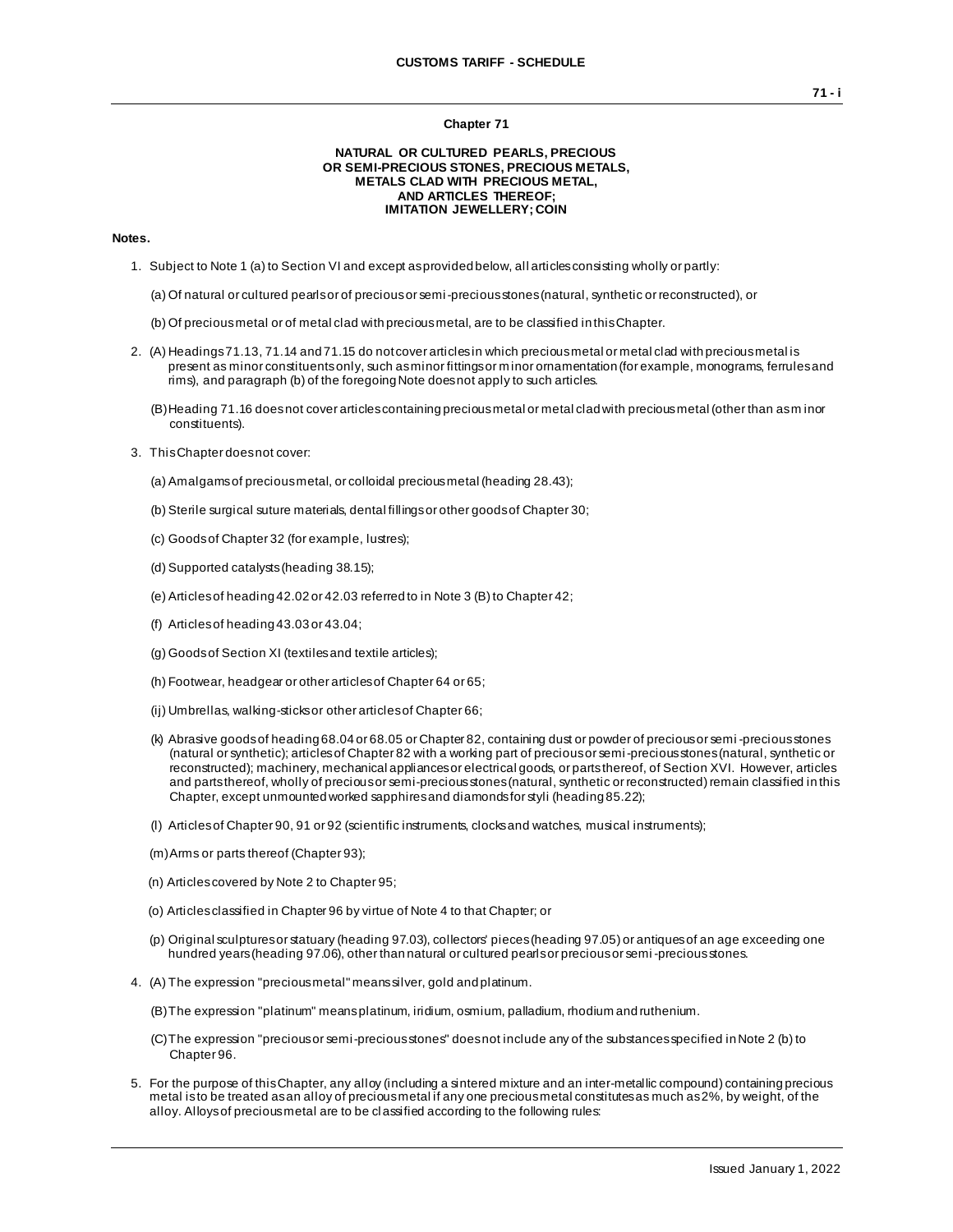- (a) An alloy containing 2% or more, by weight, of platinum is to be treated as an alloy of platinum;
- (b) An alloy containing 2% or more, by weight, of gold but no platinum, or less than 2%, by weight, of platinum, is to be treated as an alloy of gold;

(c) Other alloys containing 2% or more, by weight, of silver are to be treated as alloys of silver.

- 6. Except where the context otherwise requires, any reference in the Nomenclature to precious metal or to any particular precious metal includes a reference to alloys treated as alloys of precious metal or of the particular metal in accordance wi th the rules in Note 5 above, but not to metal clad with precious metal or to base metal or non -metals plated with preciousmetal.
- 7. Throughout the Nomenclature the expression "metal clad with precious metal" means material made with a base of metal upon one or more surfaces of which there is affixed by soldering, brazing, welding, hot-rolling or similar mechanical means a covering of precious metal. Except where the context otherwise requires, the expression also covers base metal inlaid with precious metal.
- 8. Subject to Note 1 (a) to Section VI, goods answering to a description in heading 71.12 are to be classified in th at heading and in no other heading of the Nomenclature.
- 9. For the purposes of heading 71.13, the expression "articles of jewellery" means:
	- (a) Any small objects of personal adornment (for example, rings, bracelets, necklaces, brooches, ear-rings, watch-chains, fobs, pendants, tie-pins, cuff-links, dress-studs, religious or other medals and insignia); and
	- (b) Articles of personal use of a kind normally carried in the pocket, in the handbag or on the person (for example, cigar or cigarette cases, snuff boxes, cachou or pill boxes, powder boxes, chain purses or prayer beads).

These articles may be combined or set, for example, with natural or cultured pearls, precious or semi -precious stones, synthetic or reconstructed precious or semi-precious stones, tortoise shell, mother-of-pearl, ivory, natural or reconstituted amber, jet or coral.

- 10.For the purpose of heading 71.14, the expression "articles of goldsmiths' or silversmiths' wares" includes such articles as ornaments, tableware, toilet-ware, smokers' requisites and other articles of household, office or religious use.
- 11.For the purpose of heading 71.17, the expression "imitation jewellery" means articles of jewellery within the meaning of paragraph (a) of Note 9 above (but not including buttons or other articles of heading 96.06, or dress-combs, hair-slides or the like, or hairpins, of heading 96.15), not incorporating natural or cultured pearls, precious or semi -precious stones (natural, synthetic or reconstructed) nor (except as plating or as mi nor constituents) precious metal or metal clad with precious metal.

## **Subheading Notes.**

- 1. For the purpose of subheadings 7106.10, 7108.11, 7110.11, 7110.21, 7110.31 and 7110.41, the expressions "powder" and "in powder form" mean products of which 90% or more by weight passes through a sieve having a mesh aperture of 0.5 mm.
- 2. Notwithstanding the provisions of Chapter Note 4 (B), for the purpose of subheadings 7110.11 and 7110.19, the expression "platinum" does not include iridium, osmium, palladium, rhodium or ruthenium.
- 3. For the classification of alloys in the subheading of heading 71.10, each alloy is to be classified with that metal, platinum , palladium, rhodium, iridium, osmium or ruthenium which predominates by weight over each other of these met als.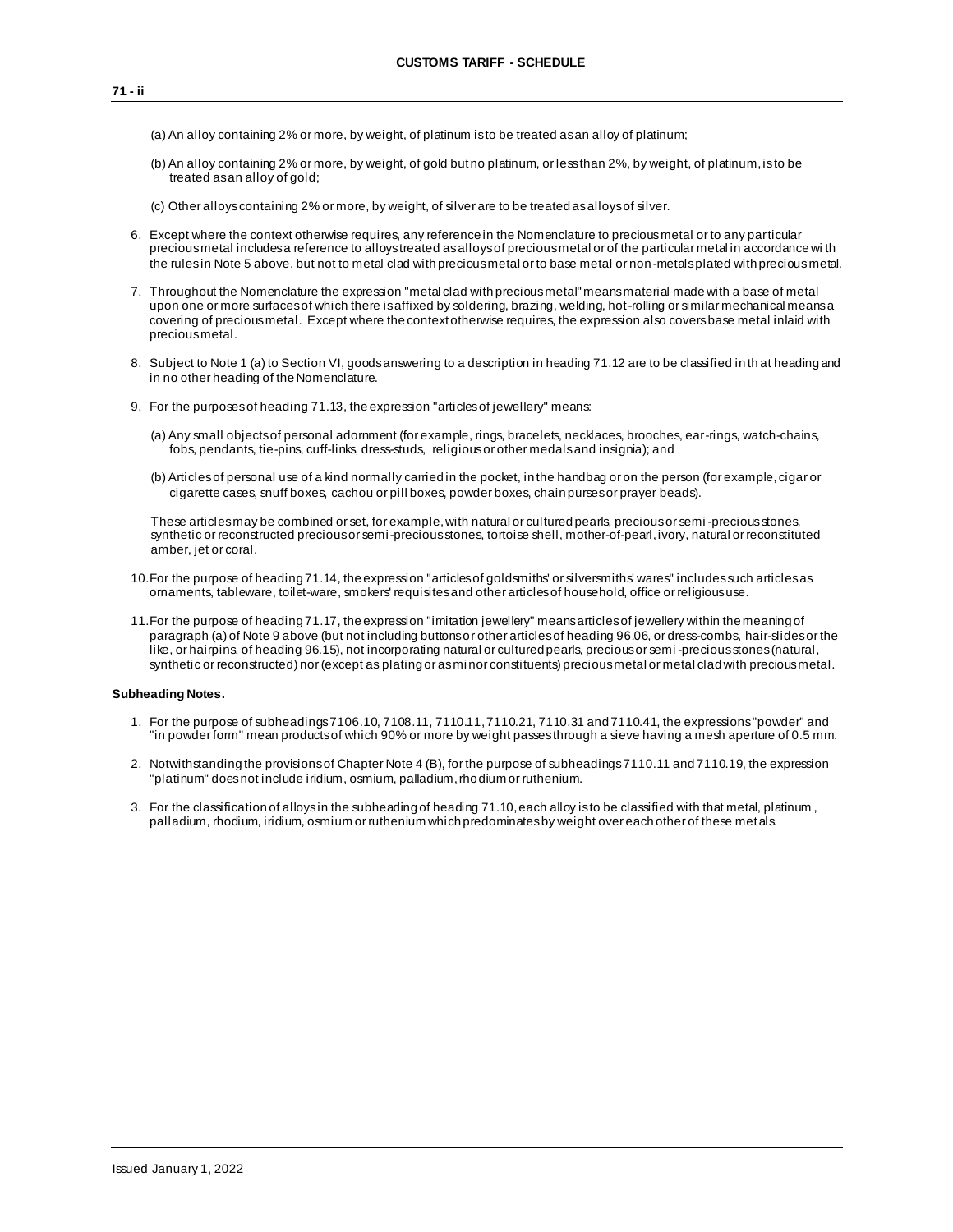# **CUSTOMS TARIFF - SCHEDULE**

| <b>Tariff</b><br>Item    | <b>SS</b> | <b>Description of Goods</b>                                                                                                                                                      | Unit of<br>Meas. | <b>MFN</b><br>Tariff | <b>Applicable</b><br><b>Preferential Tariffs</b>                                                                            |
|--------------------------|-----------|----------------------------------------------------------------------------------------------------------------------------------------------------------------------------------|------------------|----------------------|-----------------------------------------------------------------------------------------------------------------------------|
|                          |           | <b>I. -NATURAL OR CULTURED PEARLS AND PRECIOUS OR SEMI-</b><br><b>PRECIOUS STONES</b>                                                                                            |                  |                      |                                                                                                                             |
| 71.01                    |           | Pearls, natural or cultured, whether or not worked or graded but not<br>strung, mounted or set; pearls, natural or cultured, temporarily strung<br>for convenience of transport. |                  |                      |                                                                                                                             |
|                          |           | 7101.10.00 00 -Natural pearls                                                                                                                                                    |                  | Free                 | CCCT, LDCT, GPT, UST,<br>MXT, CIAT, CT, CRT, IT,<br>NT, SLT, PT, COLT, JT,<br>PAT, HNT, KRT, CEUT,<br>UAT, CPTPT, UKT: Free |
|                          |           | -Cultured pearls:                                                                                                                                                                |                  |                      |                                                                                                                             |
|                          |           | 7101.21.00 00 - - Unworked                                                                                                                                                       |                  | Free                 | CCCT, LDCT, GPT, UST,<br>MXT, CIAT, CT, CRT, IT,<br>NT, SLT, PT, COLT, JT,<br>PAT, HNT, KRT, CEUT,<br>UAT, CPTPT, UKT: Free |
| 7101.22.00 00 - - Worked |           |                                                                                                                                                                                  |                  | Free                 | CCCT, LDCT, GPT, UST,<br>MXT, CIAT, CT, CRT, IT,<br>NT, SLT, PT, COLT, JT,<br>PAT, HNT, KRT, CEUT,<br>UAT, CPTPT, UKT: Free |
| 71.02                    |           | Diamonds, whether or not worked, but not mounted or set.                                                                                                                         |                  |                      |                                                                                                                             |
| 7102.10.00 00 - Unsorted |           |                                                                                                                                                                                  | <b>CTM</b>       | Free                 | CCCT, LDCT, GPT, UST,<br>MXT, CIAT, CT, CRT, IT,<br>NT, SLT, PT, COLT, JT,<br>PAT, HNT, KRT, CEUT,<br>UAT, CPTPT, UKT: Free |
|                          |           | -Industrial:                                                                                                                                                                     |                  |                      |                                                                                                                             |
|                          |           | 7102.21.00 00 - - Unworked or simply sawn, cleaved or bruted                                                                                                                     | <b>CTM</b>       | Free                 | CCCT, LDCT, GPT, UST,<br>MXT, CIAT, CT, CRT, IT,<br>NT, SLT, PT, COLT, JT,<br>PAT, HNT, KRT, CEUT,<br>UAT, CPTPT, UKT: Free |
| 7102.29.00 00 - - Other  |           |                                                                                                                                                                                  | <b>CTM</b>       | Free                 | CCCT, LDCT, GPT, UST,<br>MXT, CIAT, CT, CRT, IT,<br>NT, SLT, PT, COLT, JT,<br>PAT, HNT, KRT, CEUT,<br>UAT, CPTPT, UKT: Free |
|                          |           | -Non-industrial:                                                                                                                                                                 |                  |                      |                                                                                                                             |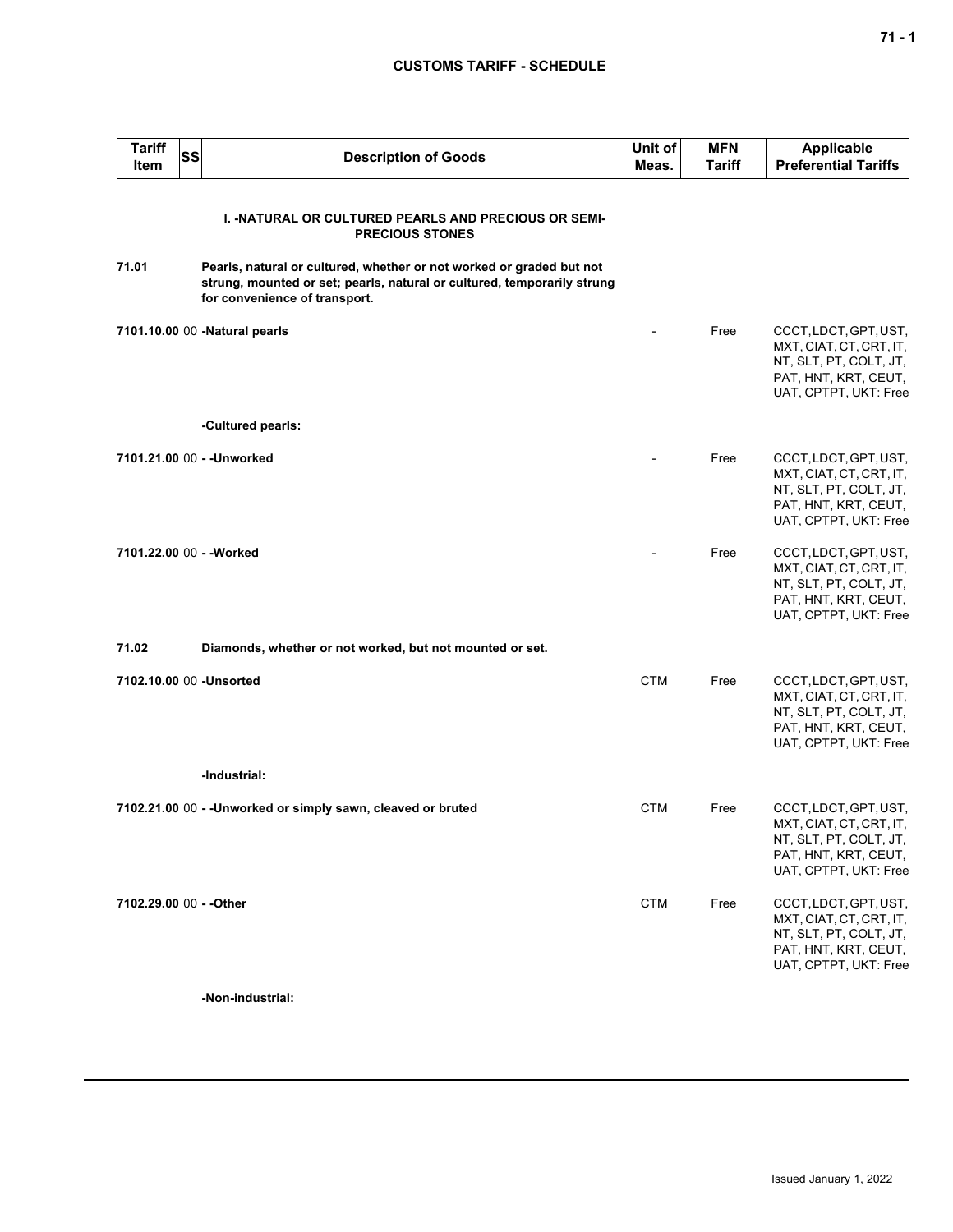| <b>Tariff</b><br>SS     | <b>Description of Goods</b>                                                                                                                                                                                                                                        | Unit of<br>Meas.         | <b>MFN</b><br><b>Tariff</b> | Applicable<br><b>Preferential Tariffs</b>                                                                                   |
|-------------------------|--------------------------------------------------------------------------------------------------------------------------------------------------------------------------------------------------------------------------------------------------------------------|--------------------------|-----------------------------|-----------------------------------------------------------------------------------------------------------------------------|
| Item                    |                                                                                                                                                                                                                                                                    | <b>CTM</b>               | Free                        |                                                                                                                             |
|                         | 7102.31.00 00 - - Unworked or simply sawn, cleaved or bruted                                                                                                                                                                                                       |                          |                             | CCCT, LDCT, GPT, UST,<br>MXT, CIAT, CT, CRT, IT,<br>NT, SLT, PT, COLT, JT,<br>PAT, HNT, KRT, CEUT,<br>UAT, CPTPT, UKT: Free |
| 7102.39.00              | - -Other                                                                                                                                                                                                                                                           |                          | Free                        | CCCT, LDCT, GPT, UST,<br>MXT, CIAT, CT, CRT, IT,<br>NT, SLT, PT, COLT, JT,<br>PAT, HNT, KRT, CEUT,<br>UAT, CPTPT, UKT: Free |
|                         |                                                                                                                                                                                                                                                                    | <b>CTM</b><br><b>CTM</b> |                             |                                                                                                                             |
| 71.03                   | Precious stones (other than diamonds) and semi-precious stones,<br>whether or not worked or graded but not strung, mounted or set;<br>ungraded precious stones (other than diamonds) and semi-precious<br>stones, temporarily strung for convenience of transport. |                          |                             |                                                                                                                             |
|                         | 7103.10.00 00 -Unworked or simply sawn or roughly shaped                                                                                                                                                                                                           |                          | Free                        | CCCT, LDCT, GPT, UST,<br>MXT, CIAT, CT, CRT, IT,<br>NT, SLT, PT, COLT, JT,<br>PAT, HNT, KRT, CEUT,<br>UAT, CPTPT, UKT: Free |
|                         | -Otherwise worked:                                                                                                                                                                                                                                                 |                          |                             |                                                                                                                             |
| 7103.91.00              | - - Rubies, sapphires and emeralds                                                                                                                                                                                                                                 |                          | Free                        | CCCT, LDCT, GPT, UST,<br>MXT, CIAT, CT, CRT, IT,<br>NT, SLT, PT, COLT, JT,<br>PAT, HNT, KRT, CEUT,<br>UAT, CPTPT, UKT: Free |
|                         |                                                                                                                                                                                                                                                                    |                          |                             |                                                                                                                             |
| 7103.99.00 00 - - Other |                                                                                                                                                                                                                                                                    |                          | Free                        | CCCT, LDCT, GPT, UST,<br>MXT, CIAT, CT, CRT, IT,<br>NT, SLT, PT, COLT, JT,<br>PAT, HNT, KRT, CEUT,<br>UAT, CPTPT, UKT: Free |
| 71.04                   | Synthetic or reconstructed precious or semi-precious stones, whether<br>or not worked or graded but not strung, mounted or set; ungraded<br>synthetic or reconstructed precious or semi-precious stones,<br>temporarily strung for convenience of transport.       |                          |                             |                                                                                                                             |
|                         | 7104.10.00 00 - Piezo-electric quartz                                                                                                                                                                                                                              |                          | Free                        | CCCT, LDCT, GPT, UST,<br>MXT, CIAT, CT, CRT, IT,<br>NT, SLT, PT, COLT, JT,<br>PAT, HNT, KRT, CEUT,<br>UAT, CPTPT, UKT: Free |
|                         | -Other, unworked or simply sawn or roughly shaped:                                                                                                                                                                                                                 |                          |                             |                                                                                                                             |
|                         |                                                                                                                                                                                                                                                                    |                          |                             |                                                                                                                             |

 $\mathbf I$ 

 $\mathbf{I}$  $\mathbf{I}$  $\mathbf{I}$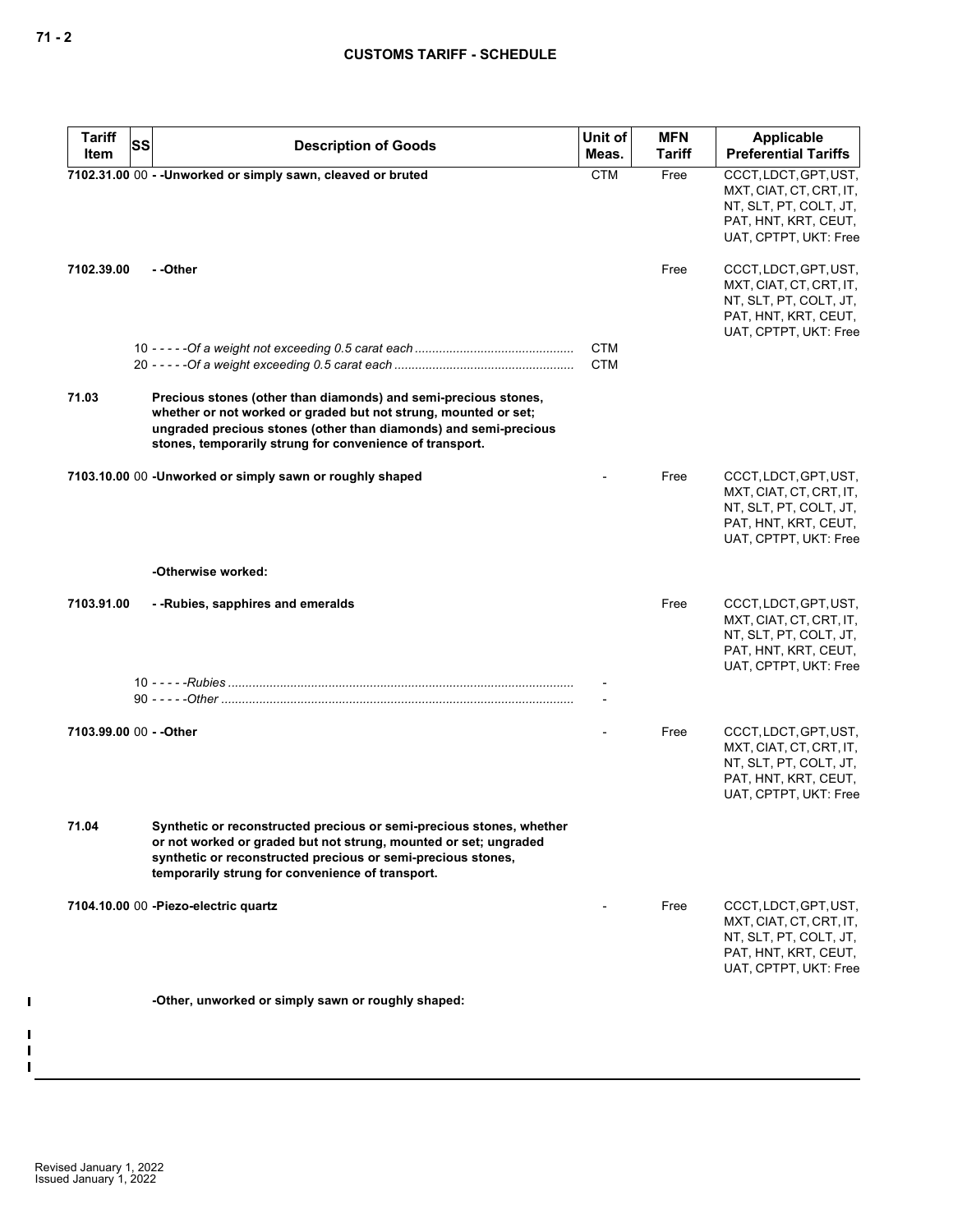|                     | <b>Tariff</b><br><b>SS</b><br>Item | <b>Description of Goods</b>                                                                                            | Unit of<br>Meas.         | <b>MFN</b><br><b>Tariff</b> | Applicable<br><b>Preferential Tariffs</b>                                                                                   |
|---------------------|------------------------------------|------------------------------------------------------------------------------------------------------------------------|--------------------------|-----------------------------|-----------------------------------------------------------------------------------------------------------------------------|
| П                   |                                    | 7104.21.00 00 - - Diamonds                                                                                             | <b>CTM</b>               | Free                        | CCCT, LDCT, GPT, UST,<br>MXT, CIAT, CT, CRT, IT,<br>NT, SLT, PT, COLT, JT,<br>PAT, HNT, KRT, CEUT,<br>UAT, CPTPT, UKT: Free |
| П                   | 7104.29.00 00 - - Other            |                                                                                                                        |                          | Free                        | CCCT, LDCT, GPT, UST,<br>MXT, CIAT, CT, CRT, IT,<br>NT, SLT, PT, COLT, JT,<br>PAT, HNT, KRT, CEUT,<br>UAT, CPTPT, UKT: Free |
| $\blacksquare$<br>П |                                    |                                                                                                                        |                          |                             |                                                                                                                             |
| Ш                   |                                    | -Other:                                                                                                                |                          |                             |                                                                                                                             |
| $\blacksquare$      |                                    | 7104.91.00 00 - - Diamonds                                                                                             | <b>CTM</b>               | Free                        | CCCT, LDCT, GPT, UST,<br>MXT, CIAT, CT, CRT, IT,<br>NT, SLT, PT, COLT, JT,<br>PAT, HNT, KRT, CEUT,<br>UAT, CPTPT, UKT: Free |
| П                   | 7104.99.00 00 - - Other            |                                                                                                                        |                          | Free                        | CCCT, LDCT, GPT, UST,<br>MXT, CIAT, CT, CRT, IT,<br>NT, SLT, PT, COLT, JT,<br>PAT, HNT, KRT, CEUT,<br>UAT, CPTPT, UKT: Free |
|                     | 71.05                              | Dust and powder of natural or synthetic precious or semi-precious<br>stones.                                           |                          |                             |                                                                                                                             |
|                     | 7105.10.00                         | -Of diamonds                                                                                                           |                          | Free                        | CCCT, LDCT, GPT, UST,<br>MXT, CIAT, CT, CRT, IT,<br>NT, SLT, PT, COLT, JT,<br>PAT, HNT, KRT, CEUT,<br>UAT, CPTPT, UKT: Free |
|                     |                                    |                                                                                                                        | <b>CTM</b><br><b>CTM</b> |                             |                                                                                                                             |
|                     |                                    |                                                                                                                        | KGM                      | Free                        | CCCT, LDCT, GPT, UST,<br>MXT, CIAT, CT, CRT, IT,<br>NT, SLT, PT, COLT, JT,<br>PAT, HNT, KRT, CEUT,<br>UAT, CPTPT, UKT: Free |
|                     |                                    | <b>II. -PRECIOUS METALS AND METALS CLAD WITH PRECIOUS METAL</b>                                                        |                          |                             |                                                                                                                             |
|                     | 71.06                              | Silver (including silver plated with gold or platinum), unwrought or in<br>semi-manufactured forms, or in powder form. |                          |                             |                                                                                                                             |
|                     | 7106.10.00 00 -Powder              |                                                                                                                        | <b>GRM</b>               | Free                        | CCCT, LDCT, GPT, UST,<br>MXT, CIAT, CT, CRT, IT,<br>NT, SLT, PT, COLT, JT,<br>PAT, HNT, KRT, CEUT,<br>UAT, CPTPT, UKT: Free |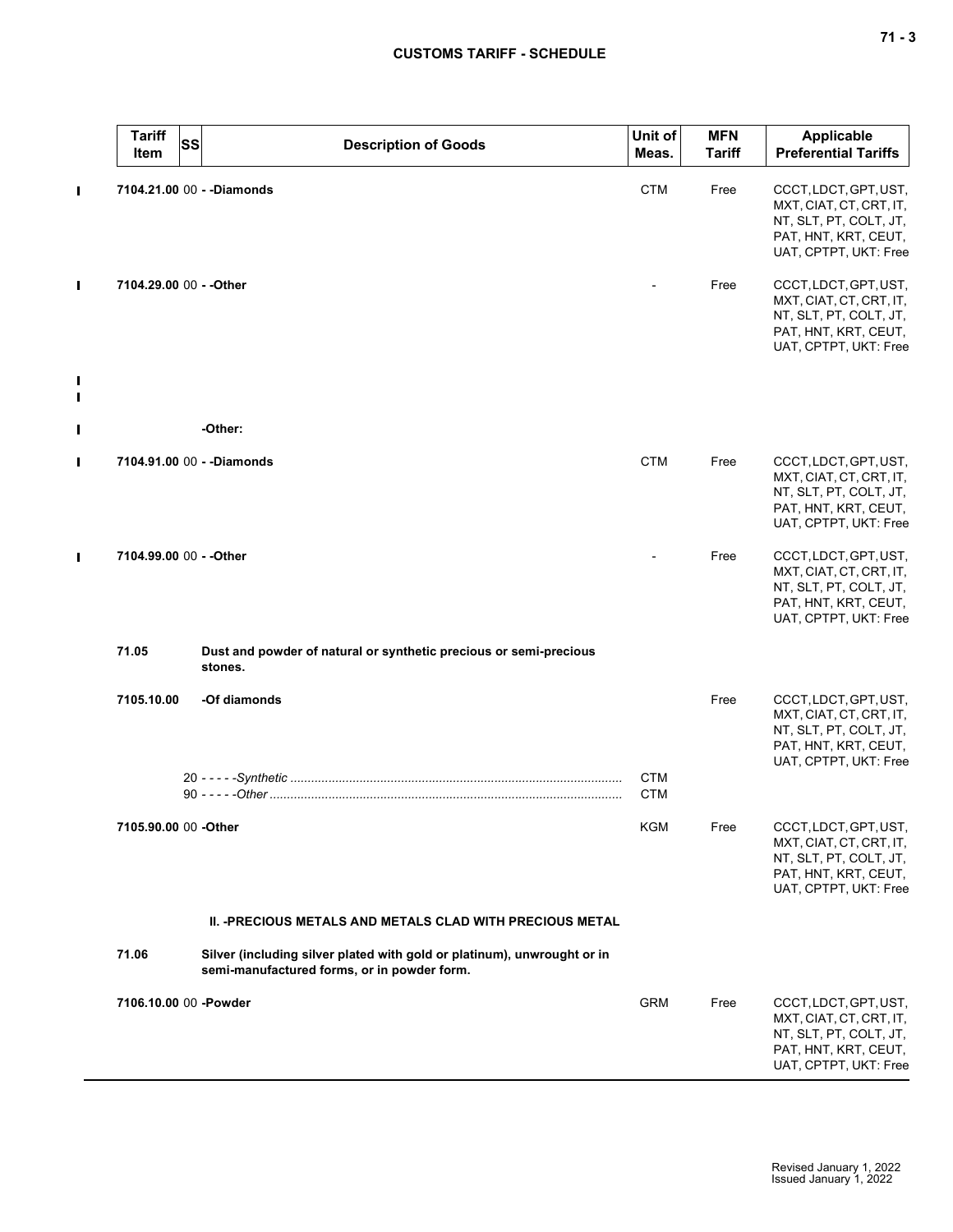| <b>Tariff</b><br>Item    | <b>SS</b> | <b>Description of Goods</b>                                                                                | Unit of<br>Meas.                       | <b>MFN</b><br>Tariff | <b>Applicable</b><br><b>Preferential Tariffs</b>                                                                            |
|--------------------------|-----------|------------------------------------------------------------------------------------------------------------|----------------------------------------|----------------------|-----------------------------------------------------------------------------------------------------------------------------|
|                          |           | -Other:                                                                                                    |                                        |                      |                                                                                                                             |
| 7106.91.00               |           | -- Unwrought                                                                                               |                                        | Free                 | CCCT, LDCT, GPT, UST,<br>MXT, CIAT, CT, CRT, IT,<br>NT, SLT, PT, COLT, JT,<br>PAT, HNT, KRT, CEUT,<br>UAT, CPTPT, UKT: Free |
|                          |           | -----Containing by weight 92.5% or more of silver:                                                         | <b>GRM</b><br><b>GRM</b><br><b>GRM</b> |                      |                                                                                                                             |
| 7106.92.00               |           | - -Semi-manufactured                                                                                       |                                        | Free                 | CCCT, LDCT, GPT, UST,<br>MXT, CIAT, CT, CRT, IT,<br>NT, SLT, PT, COLT, JT,<br>PAT, HNT, KRT, CEUT,<br>UAT, CPTPT, UKT: Free |
|                          |           | -----Containing by weight 92.5% or more of silver:                                                         | <b>GRM</b><br><b>GRM</b><br><b>GRM</b> |                      |                                                                                                                             |
|                          |           | 7107.00.00 00 Base metals clad with silver, not further worked than semi-<br>manufactured.                 | <b>GRM</b>                             | Free                 | CCCT, LDCT, GPT, UST,<br>MXT, CIAT, CT, CRT, IT,<br>NT, SLT, PT, COLT, JT,<br>PAT, HNT, KRT, CEUT,<br>UAT, CPTPT, UKT: Free |
| 71.08                    |           | Gold (including gold plated with platinum) unwrought or in semi-<br>manufactured forms, or in powder form. |                                        |                      |                                                                                                                             |
|                          |           | -Non-monetary:                                                                                             |                                        |                      |                                                                                                                             |
| 7108.11.00 00 - - Powder |           |                                                                                                            | <b>GRM</b>                             | Free                 | CCCT, LDCT, GPT, UST,<br>MXT, CIAT, CT, CRT, IT,<br>NT, SLT, PT, COLT, JT,<br>PAT, HNT, KRT, CEUT,<br>UAT, CPTPT, UKT: Free |
| 7108.12.00               |           | - -Other unwrought forms                                                                                   |                                        | Free                 | CCCT, LDCT, GPT, UST,<br>MXT, CIAT, CT, CRT, IT,<br>NT, SLT, PT, COLT, JT,<br>PAT, HNT, KRT, CEUT,<br>UAT, CPTPT, UKT: Free |
|                          |           | -----Containing by weight not less than 99.95% of gold:                                                    | <b>GRM</b>                             |                      |                                                                                                                             |
|                          |           | -----Containing by weight less than 99.95% of gold:                                                        | <b>GRM</b>                             |                      |                                                                                                                             |
|                          |           |                                                                                                            | <b>GRM</b>                             |                      |                                                                                                                             |
|                          |           |                                                                                                            | <b>GRM</b><br><b>GRM</b>               |                      |                                                                                                                             |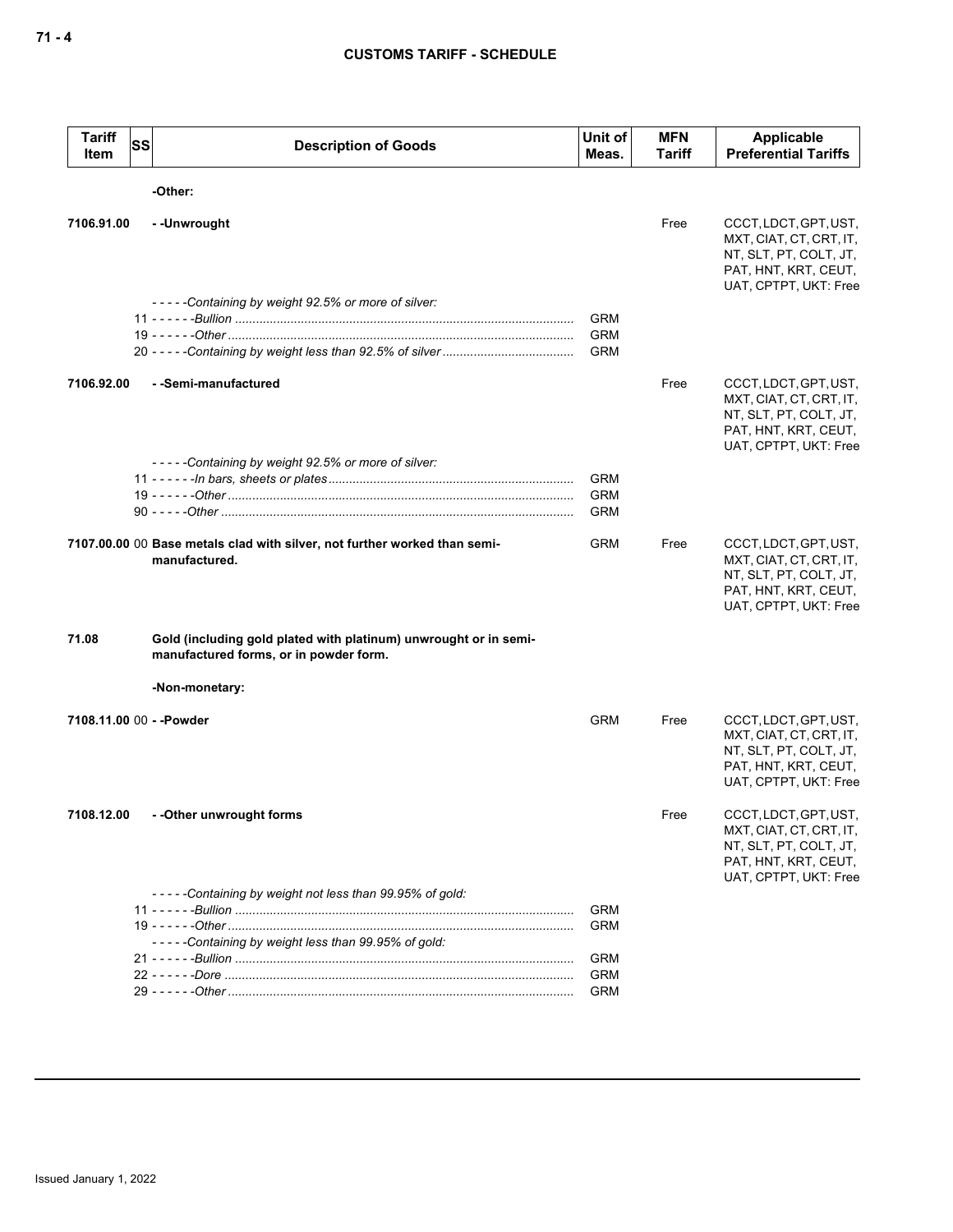| <b>Tariff</b><br><b>SS</b> | <b>Description of Goods</b>                                                                         | Unit of    | <b>MFN</b>    | Applicable                                                                                                                  |
|----------------------------|-----------------------------------------------------------------------------------------------------|------------|---------------|-----------------------------------------------------------------------------------------------------------------------------|
| Item                       |                                                                                                     | Meas.      | <b>Tariff</b> | <b>Preferential Tariffs</b>                                                                                                 |
|                            | 7108.13.00 00 - - Other semi-manufactured forms                                                     | <b>GRM</b> | Free          | CCCT, LDCT, GPT, UST,<br>MXT, CIAT, CT, CRT, IT,<br>NT, SLT, PT, COLT, JT,<br>PAT, HNT, KRT, CEUT,<br>UAT, CPTPT, UKT: Free |
| 7108.20.00 00 -Monetary    |                                                                                                     | <b>GRM</b> | Free          | CCCT, LDCT, GPT, UST,<br>MXT, CIAT, CT, CRT, IT,<br>NT, SLT, PT, COLT, JT,<br>PAT, HNT, KRT, CEUT,<br>UAT, CPTPT, UKT: Free |
|                            | 7109.00.00 00 Base metals or silver, clad with gold, not further worked than semi-<br>manufactured. | <b>GRM</b> | Free          | CCCT, LDCT, GPT, UST,<br>MXT, CIAT, CT, CRT, IT,<br>NT, SLT, PT, COLT, JT,<br>PAT, HNT, KRT, CEUT,<br>UAT, CPTPT, UKT: Free |
| 71.10                      | Platinum, unwrought or in semi-manufactured forms, or in powder form.                               |            |               |                                                                                                                             |
|                            | -Platinum:                                                                                          |            |               |                                                                                                                             |
|                            | 7110.11.00 00 - - Unwrought or in powder form                                                       | <b>GRM</b> | Free          | CCCT, LDCT, GPT, UST,<br>MXT, CIAT, CT, CRT, IT,<br>NT, SLT, PT, COLT, JT,<br>PAT, HNT, KRT, CEUT,<br>UAT, CPTPT, UKT: Free |
| 7110.19.00 00 - - Other    |                                                                                                     | <b>GRM</b> | Free          | CCCT, LDCT, GPT, UST,<br>MXT, CIAT, CT, CRT, IT,<br>NT, SLT, PT, COLT, JT,<br>PAT, HNT, KRT, CEUT,<br>UAT, CPTPT, UKT: Free |
|                            | -Palladium:                                                                                         |            |               |                                                                                                                             |
|                            | 7110.21.00 00 - - Unwrought or in powder form                                                       | <b>GRM</b> | Free          | CCCT, LDCT, GPT, UST,<br>MXT, CIAT, CT, CRT, IT,<br>NT, SLT, PT, COLT, JT,<br>PAT, HNT, KRT, CEUT,<br>UAT, CPTPT, UKT: Free |
| 7110.29.00 00 - - Other    |                                                                                                     | <b>GRM</b> | Free          | CCCT, LDCT, GPT, UST,<br>MXT, CIAT, CT, CRT, IT,<br>NT, SLT, PT, COLT, JT,<br>PAT, HNT, KRT, CEUT,<br>UAT, CPTPT, UKT: Free |
|                            | -Rhodium:                                                                                           |            |               |                                                                                                                             |
|                            | 7110.31.00 00 - - Unwrought or in powder form                                                       | <b>GRM</b> | Free          | CCCT, LDCT, GPT, UST,<br>MXT, CIAT, CT, CRT, IT,<br>NT, SLT, PT, COLT, JT,<br>PAT, HNT, KRT, CEUT,<br>UAT, CPTPT, UKT: Free |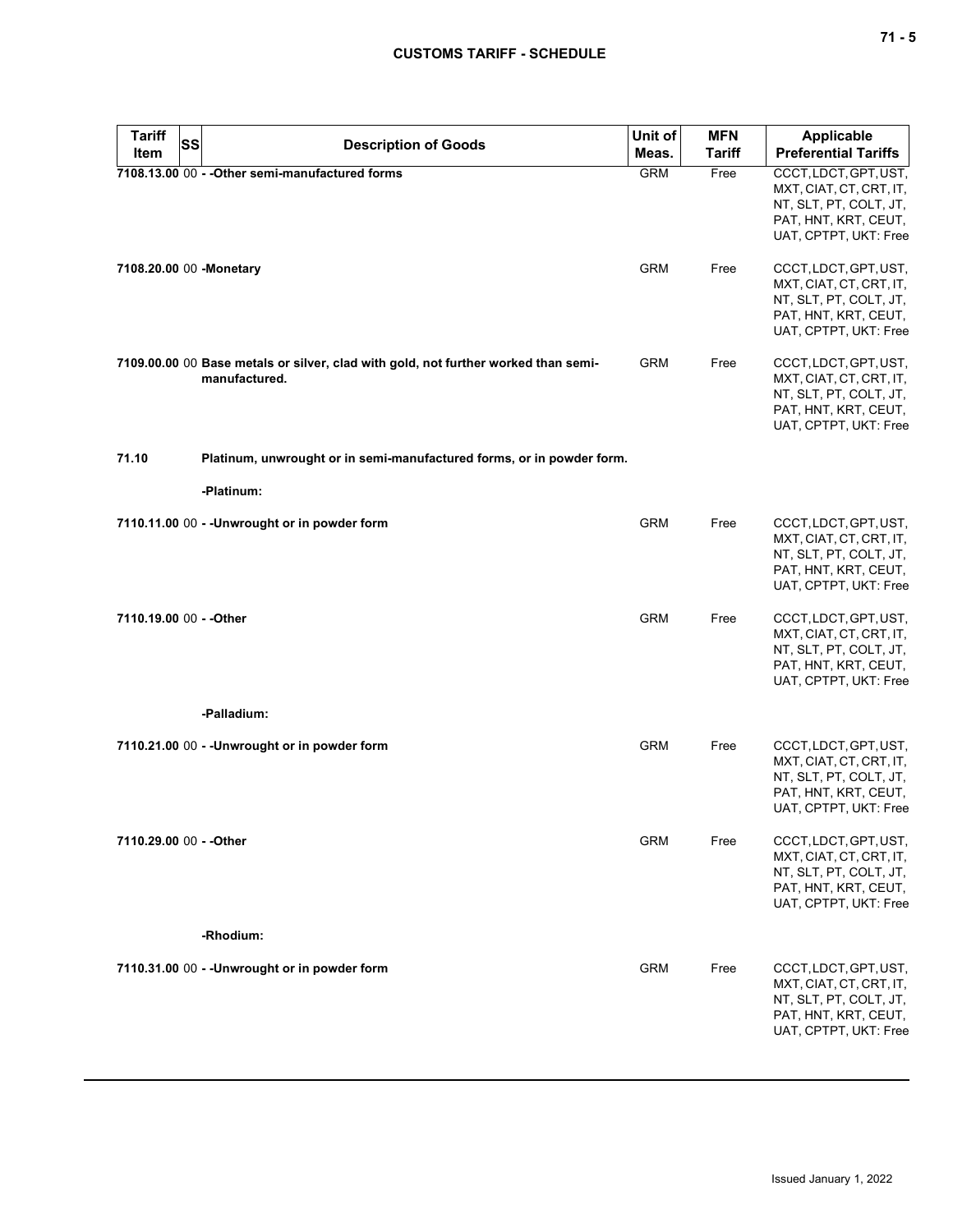| <b>Tariff</b><br>SS<br>Item | <b>Description of Goods</b>                                                                                                                                                                                                                                    | Unit of<br>Meas.  | <b>MFN</b><br>Tariff | <b>Applicable</b><br><b>Preferential Tariffs</b>                                                                            |
|-----------------------------|----------------------------------------------------------------------------------------------------------------------------------------------------------------------------------------------------------------------------------------------------------------|-------------------|----------------------|-----------------------------------------------------------------------------------------------------------------------------|
| 7110.39.00 00 - - Other     |                                                                                                                                                                                                                                                                | <b>GRM</b>        | Free                 | CCCT, LDCT, GPT, UST,<br>MXT, CIAT, CT, CRT, IT,<br>NT, SLT, PT, COLT, JT,<br>PAT, HNT, KRT, CEUT,<br>UAT, CPTPT, UKT: Free |
|                             | -Iridium, osmium and ruthenium:                                                                                                                                                                                                                                |                   |                      |                                                                                                                             |
|                             | 7110.41.00 00 - - Unwrought or in powder form                                                                                                                                                                                                                  | <b>GRM</b>        | Free                 | CCCT, LDCT, GPT, UST,<br>MXT, CIAT, CT, CRT, IT,<br>NT, SLT, PT, COLT, JT,<br>PAT, HNT, KRT, CEUT,<br>UAT, CPTPT, UKT: Free |
| 7110.49.00 00 - - Other     |                                                                                                                                                                                                                                                                | <b>GRM</b>        | Free                 | CCCT, LDCT, GPT, UST,<br>MXT, CIAT, CT, CRT, IT,<br>NT, SLT, PT, COLT, JT,<br>PAT, HNT, KRT, CEUT,<br>UAT, CPTPT, UKT: Free |
|                             | 7111.00.00 00 Base metals, silver or gold, clad with platinum, not further worked than<br>semi-manufactured.                                                                                                                                                   | <b>GRM</b>        | Free                 | CCCT, LDCT, GPT, UST,<br>MXT, CIAT, CT, CRT, IT,<br>NT, SLT, PT, COLT, JT,<br>PAT, HNT, KRT, CEUT,<br>UAT, CPTPT, UKT: Free |
| 71.12                       | Waste and scrap of precious metal or of metal clad with precious metal;<br>other waste and scrap containing precious metal or precious metal<br>compounds, of a kind used principally for the recovery of precious<br>metal other than goods of heading 85.49. |                   |                      |                                                                                                                             |
|                             | 7112.30.00 00 -Ash containing precious metal or precious metal compounds                                                                                                                                                                                       | KGM               | Free                 | CCCT, LDCT, GPT, UST,<br>MXT, CIAT, CT, CRT, IT,<br>NT, SLT, PT, COLT, JT,<br>PAT, HNT, KRT, CEUT,<br>UAT, CPTPT, UKT: Free |
|                             | -Other:                                                                                                                                                                                                                                                        |                   |                      |                                                                                                                             |
| 7112.91.00                  | - - Of gold, including metal clad with gold but excluding sweepings<br>containing other precious metals                                                                                                                                                        |                   | Free                 | CCCT, LDCT, GPT, UST,<br>MXT, CIAT, CT, CRT, IT,<br>NT, SLT, PT, COLT, JT,<br>PAT, HNT, KRT, CEUT,<br>UAT, CPTPT, UKT: Free |
|                             |                                                                                                                                                                                                                                                                | <b>KGM</b><br>KGM |                      |                                                                                                                             |
|                             | 7112.92.00 00 - - Of platinum, including metal clad with platinum but excluding<br>sweepings containing other precious metals                                                                                                                                  | KGM               | Free                 | CCCT, LDCT, GPT, UST,<br>MXT, CIAT, CT, CRT, IT,<br>NT, SLT, PT, COLT, JT,<br>PAT, HNT, KRT, CEUT,<br>UAT, CPTPT, UKT: Free |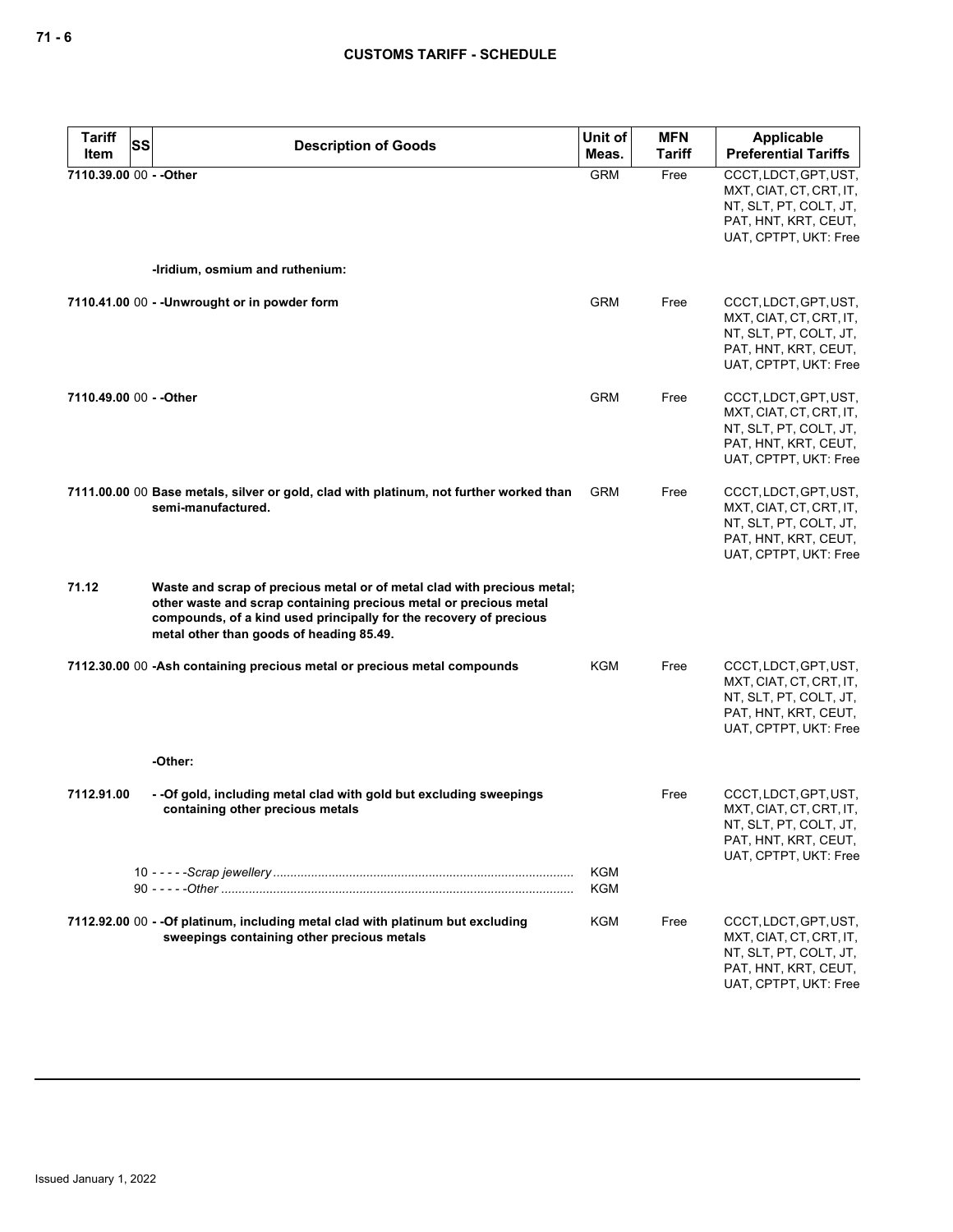| <b>Tariff</b><br>Item     | <b>SS</b><br><b>Description of Goods</b>                                                            | Unit of<br>Meas. | <b>MFN</b><br><b>Tariff</b> | Applicable<br><b>Preferential Tariffs</b>                                                                                         |
|---------------------------|-----------------------------------------------------------------------------------------------------|------------------|-----------------------------|-----------------------------------------------------------------------------------------------------------------------------------|
| 7112.99.00 00 - - Other   |                                                                                                     | <b>KGM</b>       | Free                        | CCCT, LDCT, GPT, UST,<br>MXT, CIAT, CT, CRT, IT,<br>NT, SLT, PT, COLT, JT,<br>PAT, HNT, KRT, CEUT,<br>UAT, CPTPT, UKT: Free       |
|                           | III. -JEWELLERY, GOLDSMITHS' AND SILVERSMITHS' WARES AND<br><b>OTHER ARTICLES</b>                   |                  |                             |                                                                                                                                   |
| 71.13                     | Articles of jewellery and parts thereof, of precious metal or of metal clad<br>with precious metal. |                  |                             |                                                                                                                                   |
|                           | -Of precious metal whether or not plated or clad with precious metal:                               |                  |                             |                                                                                                                                   |
| 7113.11                   | - - Of silver, whether or not plated or clad with other precious metal                              |                  |                             |                                                                                                                                   |
|                           | 7113.11.10 00 - - - Findings, not plated or clad                                                    |                  | 5%                          | CCCT, LDCT, GPT, UST,<br>MXT, CIAT, CT, CRT, IT,<br>NT, SLT, PT, COLT, JT,<br>PAT, HNT, KRT, CEUT,<br>UAT, CPTPT, UKT: Free       |
| 7113.11.90 00 - - - Other |                                                                                                     |                  | 8.5%                        | CCCT, LDCT, UST,<br>MXT, CIAT, CT, CRT, IT,<br>NT, SLT, PT, COLT, JT,<br>PAT, HNT, KRT, CEUT,<br>UAT, CPTPT, UKT: Free<br>GPT: 5% |
| 7113.19                   | - - Of other precious metal, whether or not plated or clad with precious<br>metal                   |                  |                             |                                                                                                                                   |
|                           | 7113.19.10 00 - - - Findings, not plated or clad                                                    |                  | 5%                          | CCCT, LDCT, GPT, UST,<br>MXT, CIAT, CT, CRT, IT,<br>NT, SLT, PT, COLT, JT,<br>PAT, HNT, KRT, CEUT,<br>UAT, CPTPT, UKT: Free       |
| 7113.19.90 00 - - - Other |                                                                                                     |                  | 6.5%                        | CCCT, LDCT, UST,<br>MXT, CIAT, CT, CRT, IT,<br>NT, SLT, PT, COLT, JT,<br>PAT, HNT, KRT, CEUT,<br>UAT, CPTPT, UKT: Free<br>GPT: 5% |
| 7113.20                   | -Of base metal clad with precious metal                                                             |                  |                             |                                                                                                                                   |
|                           | 7113.20.10 00 - - - Findings                                                                        |                  | 5%                          | CCCT, LDCT, GPT, UST,<br>MXT, CIAT, CT, CRT, IT,<br>NT, SLT, PT, COLT, JT,<br>PAT, HNT, KRT, CEUT,<br>UAT, CPTPT, UKT: Free       |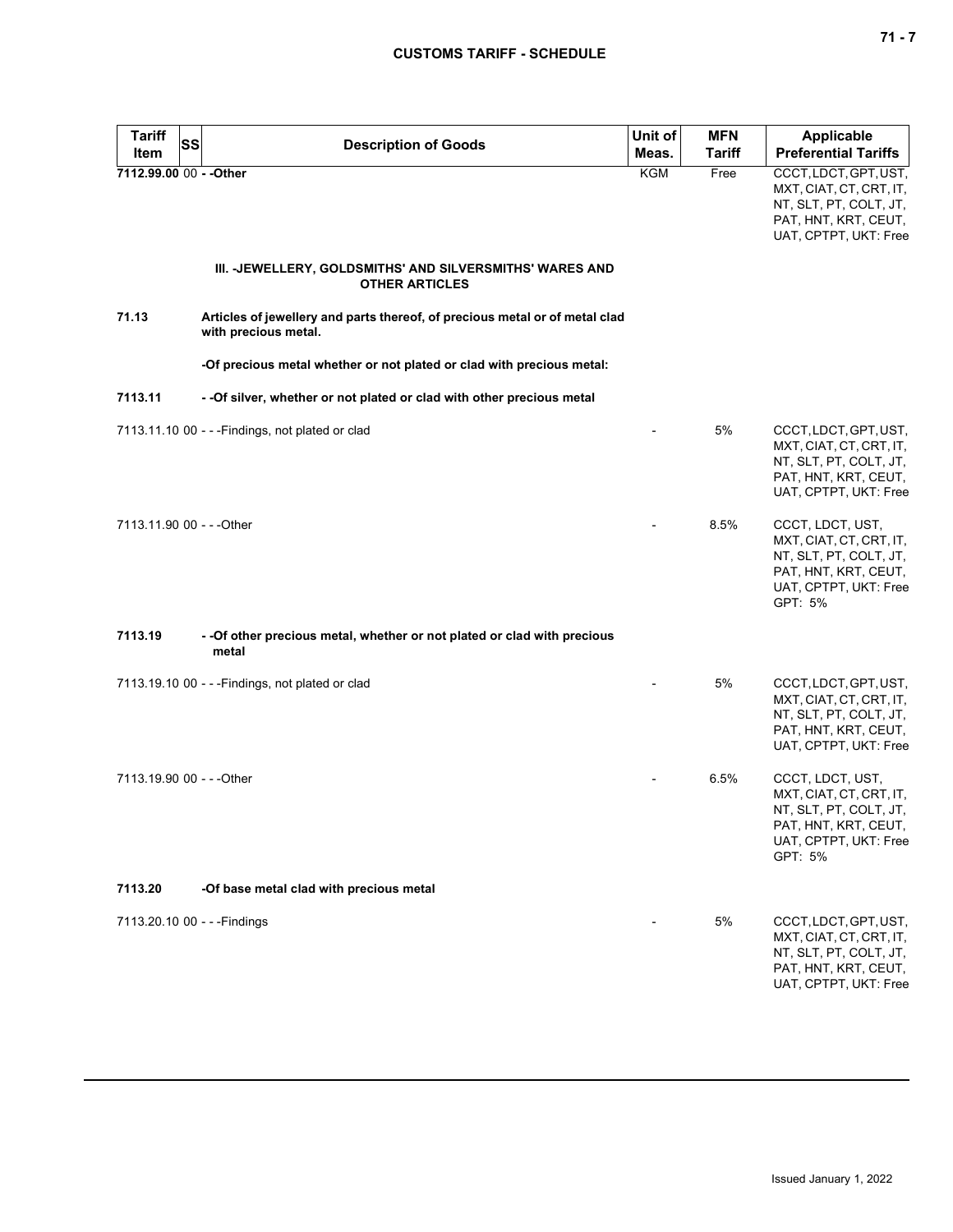| <b>Description of Goods</b>                                                                                                  | Unit of<br>Meas.                                               | <b>MFN</b><br>Tariff | Applicable<br><b>Preferential Tariffs</b>                                                                                         |
|------------------------------------------------------------------------------------------------------------------------------|----------------------------------------------------------------|----------------------|-----------------------------------------------------------------------------------------------------------------------------------|
|                                                                                                                              |                                                                | 8.5%                 | CCCT, LDCT, UST,<br>MXT, CIAT, CT, CRT, IT,<br>NT, SLT, PT, COLT, JT,<br>PAT, HNT, KRT, CEUT,<br>UAT, CPTPT, UKT: Free<br>GPT: 5% |
| Articles of goldsmiths' or silversmiths' wares and parts thereof, of<br>precious metal or of metal clad with precious metal. |                                                                |                      |                                                                                                                                   |
| -Of precious metal whether or not plated or clad with precious metal:                                                        |                                                                |                      |                                                                                                                                   |
| - - Of silver, whether or not plated or clad with other precious metal                                                       |                                                                | 5.5%                 | CCCT, LDCT, UST,<br>MXT, CIAT, CT, CRT, IT,<br>NT, SLT, PT, COLT, JT,<br>PAT, HNT, KRT, CEUT,<br>UAT, CPTPT, UKT: Free<br>GPT: 4% |
| -----Articles of tableware:                                                                                                  |                                                                |                      |                                                                                                                                   |
| $---Other:$                                                                                                                  |                                                                |                      |                                                                                                                                   |
|                                                                                                                              |                                                                |                      |                                                                                                                                   |
| - - Of other precious metal, whether or not plated or clad with precious<br>metal                                            |                                                                | 5.5%                 | CCCT, LDCT, UST,<br>MXT, CIAT, CT, CRT, IT,<br>NT, SLT, PT, COLT, JT,<br>PAT, HNT, KRT, CEUT,<br>UAT, CPTPT, UKT: Free<br>GPT: 4% |
|                                                                                                                              |                                                                |                      |                                                                                                                                   |
|                                                                                                                              |                                                                |                      |                                                                                                                                   |
| $---Other:$                                                                                                                  |                                                                |                      |                                                                                                                                   |
|                                                                                                                              |                                                                |                      |                                                                                                                                   |
| -Of base metal clad with precious metal                                                                                      |                                                                | 5.5%                 | CCCT, LDCT, UST,<br>MXT, CIAT, CT, CRT, IT,<br>NT, SLT, PT, COLT, JT,<br>PAT, HNT, KRT, CEUT,<br>UAT, CPTPT, UKT: Free<br>GPT: 4% |
| -----Articles of tableware:                                                                                                  |                                                                |                      |                                                                                                                                   |
|                                                                                                                              |                                                                |                      |                                                                                                                                   |
| $---Other:$                                                                                                                  |                                                                |                      |                                                                                                                                   |
|                                                                                                                              |                                                                |                      |                                                                                                                                   |
|                                                                                                                              | SS<br>7113.20.90 00 - - - Other<br>-----Articles of tableware: |                      |                                                                                                                                   |

**71.15 Other articles of precious metal or of metal clad with precious metal.**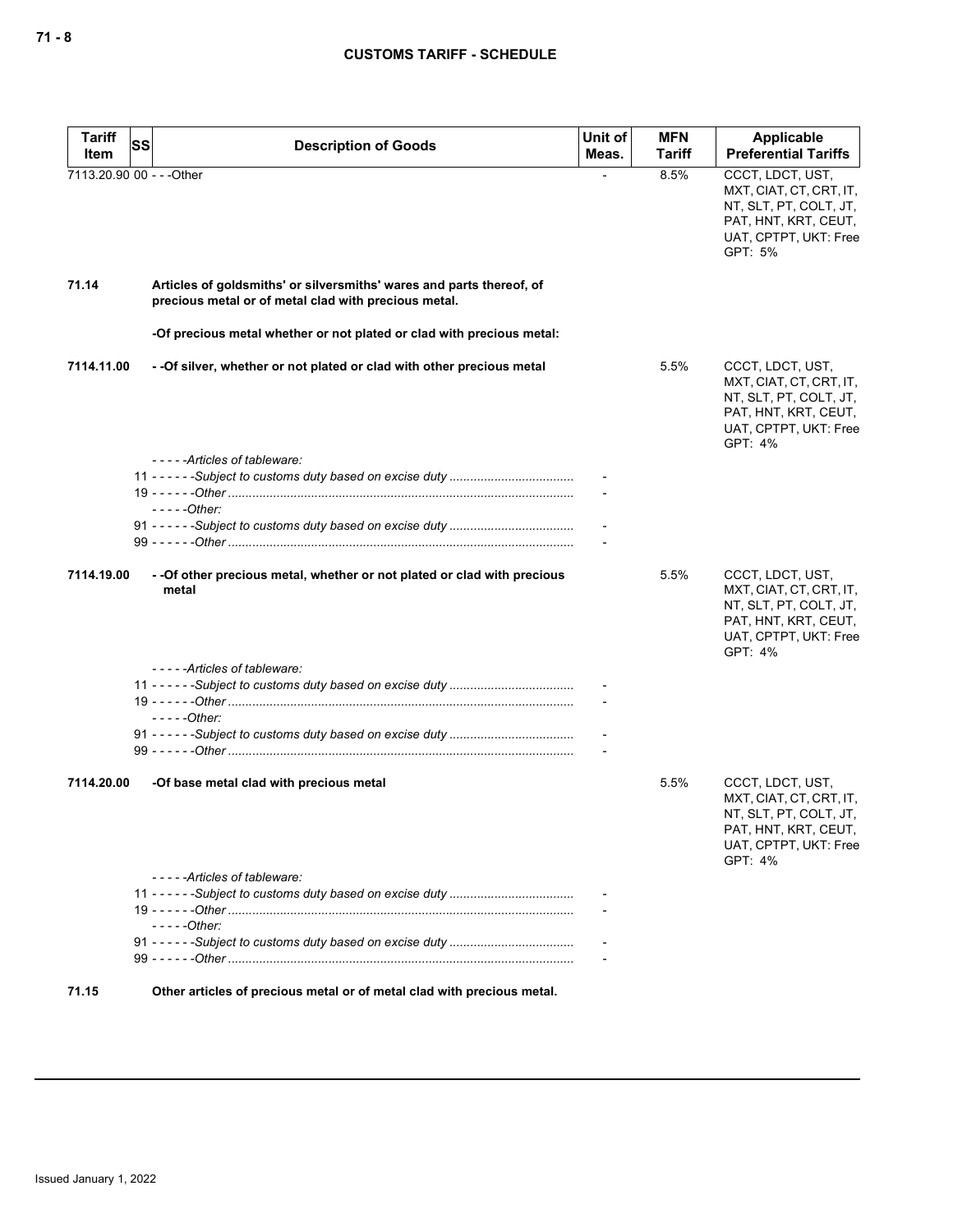| <b>Tariff</b><br><b>SS</b> | <b>Description of Goods</b>                                                                                                                                                                               | Unit of    | <b>MFN</b>    | Applicable                                                                                                                        |
|----------------------------|-----------------------------------------------------------------------------------------------------------------------------------------------------------------------------------------------------------|------------|---------------|-----------------------------------------------------------------------------------------------------------------------------------|
| Item                       |                                                                                                                                                                                                           | Meas.      | <b>Tariff</b> | <b>Preferential Tariffs</b>                                                                                                       |
|                            | 7115.10.00 00 -Catalysts in the form of wire cloth or grill, of platinum                                                                                                                                  | <b>GRM</b> | Free          | CCCT, LDCT, GPT, UST,<br>MXT, CIAT, CT, CRT, IT,<br>NT, SLT, PT, COLT, JT,<br>PAT, HNT, KRT, CEUT,<br>UAT, CPTPT, UKT: Free       |
| 7115.90.00 00 -Other       |                                                                                                                                                                                                           | <b>GRM</b> | Free          | CCCT, LDCT, GPT, UST,<br>MXT, CIAT, CT, CRT, IT,<br>NT, SLT, PT, COLT, JT,<br>PAT, HNT, KRT, CEUT,<br>UAT, CPTPT, UKT: Free       |
| 71.16                      | Articles of natural or cultured pearls, precious or semi-precious stones<br>(natural, synthetic or reconstructed).                                                                                        |            |               |                                                                                                                                   |
|                            | 7116.10.00 00 -Of natural or cultured pearls                                                                                                                                                              |            | 8.5%          | CCCT, LDCT, UST,<br>MXT, CIAT, CT, CRT, IT,<br>NT, SLT, PT, COLT, JT,<br>PAT, HNT, KRT, CEUT,<br>UAT, CPTPT, UKT: Free<br>GPT: 5% |
| 7116.20                    | -Of precious or semi-precious stones (natural, synthetic or<br>reconstructed)                                                                                                                             |            |               |                                                                                                                                   |
|                            | 7116.20.10 00 - - -Produced in Canada more than 25 years prior to the date of accounting                                                                                                                  |            | Free          | UST, MXT, CIAT, CRT,<br>IT, NT, SLT, PT, COLT,<br>JT, PAT, HNT, KRT,<br>CEUT, UAT, CPTPT,<br>UKT: Free                            |
| 7116.20.90 00 - - - Other  |                                                                                                                                                                                                           |            | 6.5%          | CCCT, LDCT, UST,<br>MXT, CIAT, CT, CRT, IT,<br>NT, SLT, PT, COLT, JT,<br>PAT, HNT, KRT, CEUT,<br>UAT, CPTPT, UKT: Free<br>GPT: 5% |
| 71.17                      | Imitation jewellery.                                                                                                                                                                                      |            |               |                                                                                                                                   |
|                            | -Of base metal, whether or not plated with precious metal:                                                                                                                                                |            |               |                                                                                                                                   |
| 7117.19                    | 7117.11.00 00 - - Cuff-links and studs<br>--Other                                                                                                                                                         |            | 8%            | CCCT, LDCT, UST,<br>MXT, CIAT, CT, CRT, IT,<br>NT, SLT, PT, COLT, JT,<br>PAT, HNT, KRT, CEUT,<br>UAT, CPTPT, UKT: Free<br>GPT: 5% |
|                            |                                                                                                                                                                                                           |            |               |                                                                                                                                   |
|                            | 7117.19.10 00 - - -Brass chain, set with rhinestones, for use in the manufacture of jewellery;<br>Paua shells in metal settings;<br>Ornaments for use in the manufacture of footwear or footwear fittings |            | Free          | CCCT, LDCT, GPT, UST,<br>MXT, CIAT, CT, CRT, IT,<br>NT, SLT, PT, COLT, JT,<br>PAT, HNT, KRT, CEUT,<br>UAT, CPTPT, UKT: Free       |